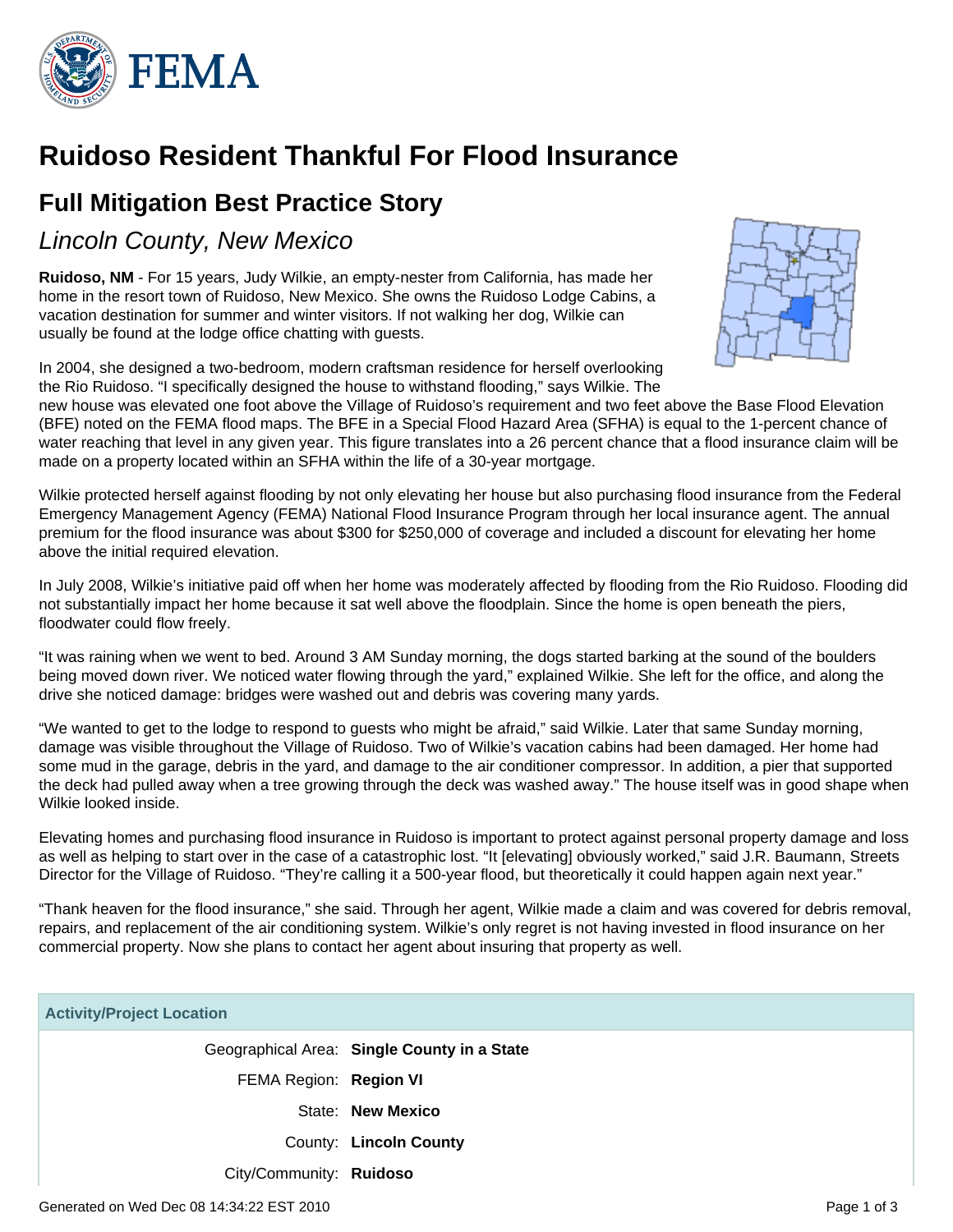#### **Key Activity/Project Information**

|                                      | Sector: Public/Private Partnership                            |
|--------------------------------------|---------------------------------------------------------------|
| Hazard Type: Flooding                |                                                               |
|                                      | Activity/Project Type: Elevation, Structural; Flood Insurance |
|                                      | Structure Type: Masonry, Reinforced                           |
| Activity/Project Start Date: 01/2004 |                                                               |
| Activity/Project End Date: 12/2004   |                                                               |
| Funding Source: Homeowner            |                                                               |
|                                      | Funding Recipient: Property Owner - Residential               |
| Funding Recipient Name: Homeowner    |                                                               |

**Activity/Project Economic Analysis**

Cost: **Amount Not Available**

Non FEMA Cost: **0**

#### **Activity/Project Disaster Information**

Mitigation Resulted From Federal Disaster? **No** Value Tested By Disaster? **Yes** Tested By Federal Disaster #: **1783 , 08/14/2008** Repetitive Loss Property? **Unknown**

### **Reference URLs**

No URLs were submitted

## **Main Points**

No Main Points were entered.